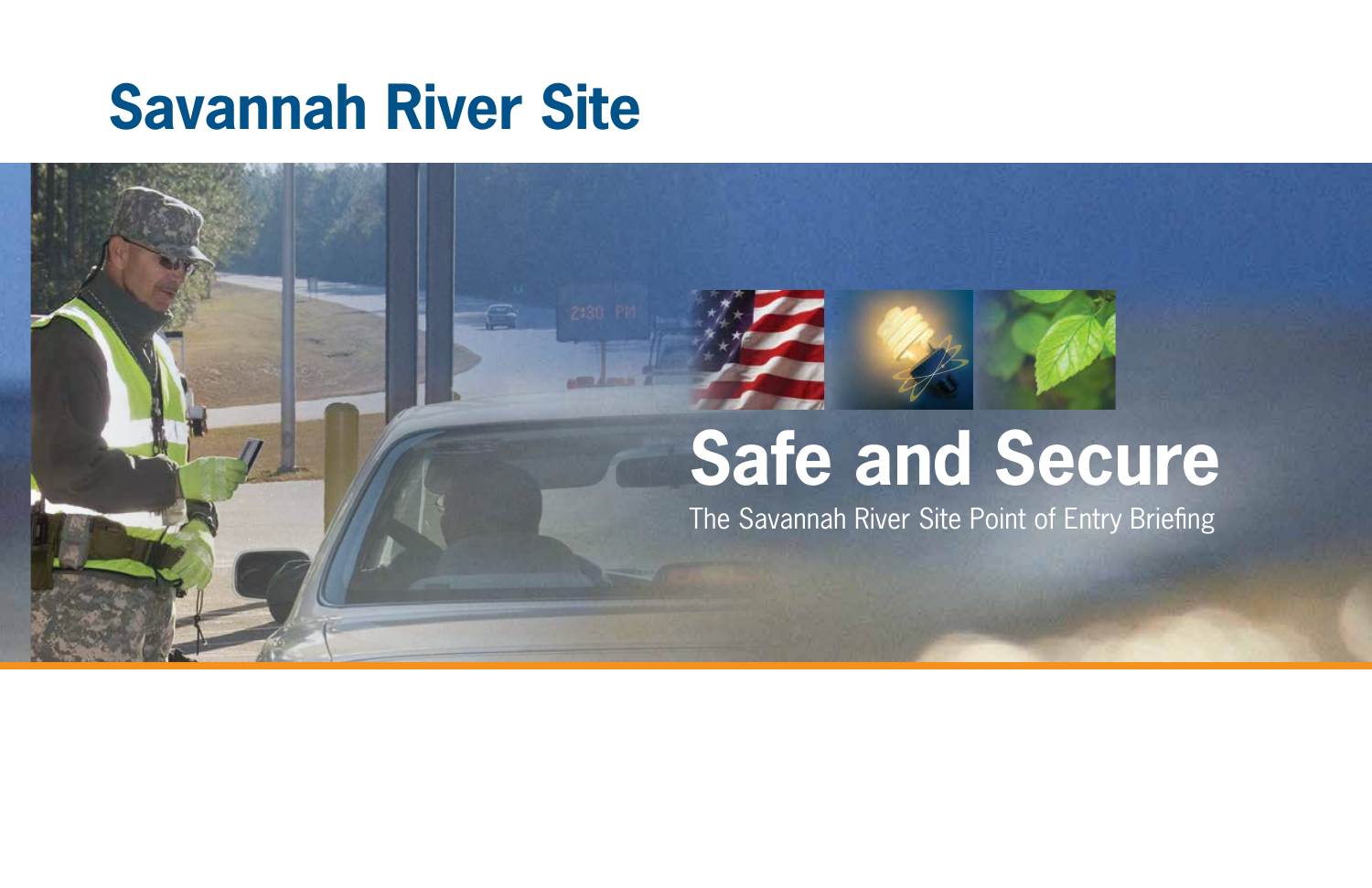

National Security | Clean Energy | Environmental Stewardship

Welcome to the Savannah River Site. Whether you are a visitor or an employee, you should know that safety is a core value at SRS.

By familiarizing yourself with our safety and security rules, you'll join the thousands of SRS workers whose top priority is creating an injury-free and accident-free workplace. Our safety slogan, "Safety begins with me," is not just a catch-phrase; our employees take this message seriously. If we see something unsafe, we say something for safety.

The cornerstone of the SRS safety program is the individual right of every employee, including subcontractors, to call a "time out" if they observe safety being compromised. This principle is the most powerful means of guaranteeing employee safety at SRS. Adherence to applicable safety policies, rules and warnings is mandatory.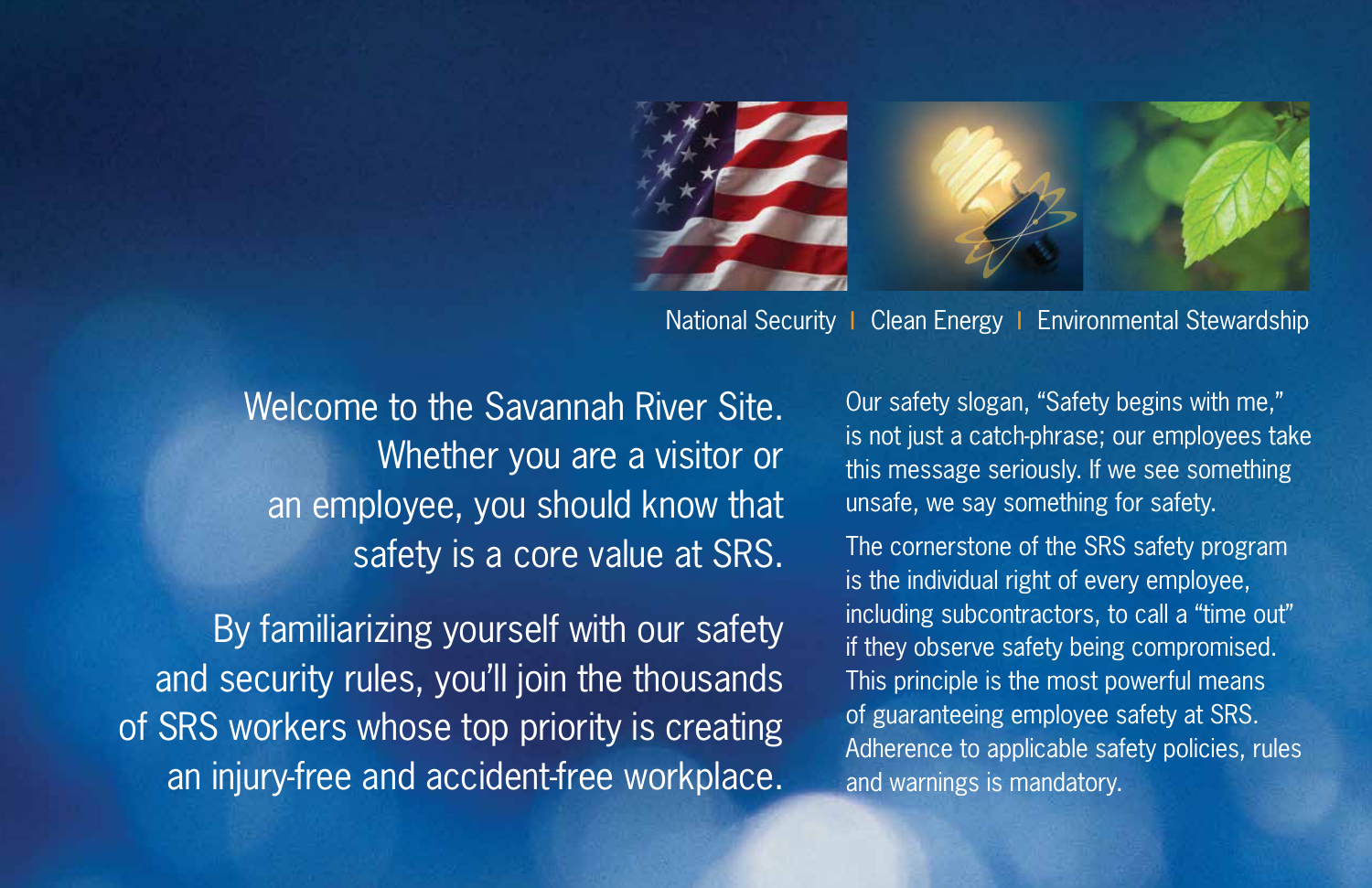### Safety: It involves everyone!

The success of the Savannah River Site (SRS) depends on the safety of all employees and the protection of the public and the environment.

> **Vehicle Access** A valid driver's license, vehicle registration and proof of insurance is required at SRS, regardless of the state in which you live.

To achieve our safety and security goals, SRS uses Integrated Safety Management to ensure a safe and clean working environment for employees, visitors, vendors, subcontractors and the public.

Every employee has the responsibility to correct any unsafe act or condition and/or notify their supervisor as soon as possible. All employees are expected to accept responsibility for their personal safety, and the safety of others.

During your visit at SRS, your host is responsible for informing you of any/all hazards that pertain to your visit. Your host will also assist in mitigating those hazards to ensure a safe work in environment. Again, safety is a core value at SRS.



SRS policies identify specific plans for accidents that could occur at the Site. Special actions are required in the event of an emergency. Emergency signals used at SRS and the appropriate responses to these signals include:

#### **Nuclear Incident Alarm**

Evacuate the immediate area, walk briskly and follow your escort or other employees to the nearest designated rally point.

#### **Fire Alarm**

Evacuate the building, walk briskly to the nearest exit and follow your escort or other employees to the designated rally point.

#### **Emergency Alarm Signal**

Safely stop and listen to the public address announcement. If you cannot hear, follow your escort to a location where you can safely hear the announcement. If you see anyone who did not hear the announcement, inform them of the protective action instructions.

Consult with your host/escort for instructions and familiarize yourself with rally points and actions. If you're not certain what action is required, ask for directions from someone in the area.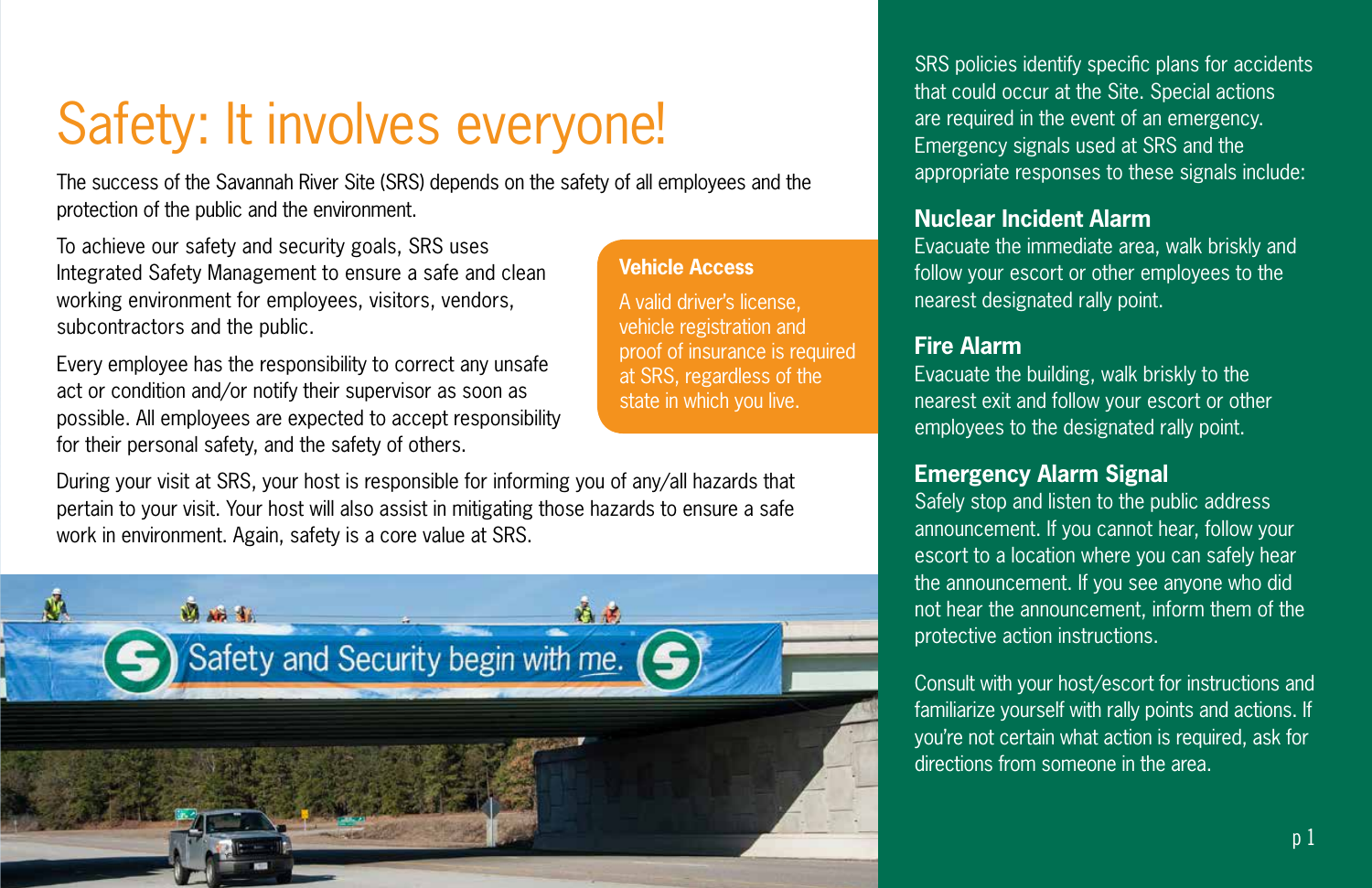## General safety rules

- Do not become involved in a work activity that could compromise your safety or the safety of others as a result of not being properly trained, qualified or authorized to assist.
- Do not attempt to operate special tools or equipment unless you are trained, qualified and authorized to operate the specific tool or equipment.
- In all cases, if something out of the ordinary happens or a particular work activity does not go as expected, call "time out," pause and reassess the situation.
- Do not proceed with any task until you are certain the job can be completed safely.
- Ask for help or clarification if unsure about your safety or the safety of others regardless of the situation.
- Obey all warning signs, barricades and other safety notices. Obtain permission before entry into a barricaded area.
- No smoking is allowed in any SRS buildings or government vehicles.
- Report any injuries, incidents, near-misses or unsafe conditions immediately to your escort, supervisor or the person responsible for your visit or work scope.



#### **Who is in charge?**

Have someone identified at the Site location or the work site that is responsible for your visit or directing your work activities. Share any potential for injury with your escort including what controls you have in place to minimize or eliminate a possible injury.

- Every worker has the responsibility and authority to call a 'time out" if they believe that work being performed is not being done safely.
- Walking: Do not take shortcuts. Stay on sidewalks or other designated walking surfaces. Walk, do not run.
- Proper work attire/clothing: If your task involves manual work in the field, your work clothes should consist of full-length pants or trousers and a shirt or blouse with sleeves that extend at least three inches below the shoulder that does not expose any portion of the torso from the neck to the waist.
- Appropriate footwear must be worn at all times.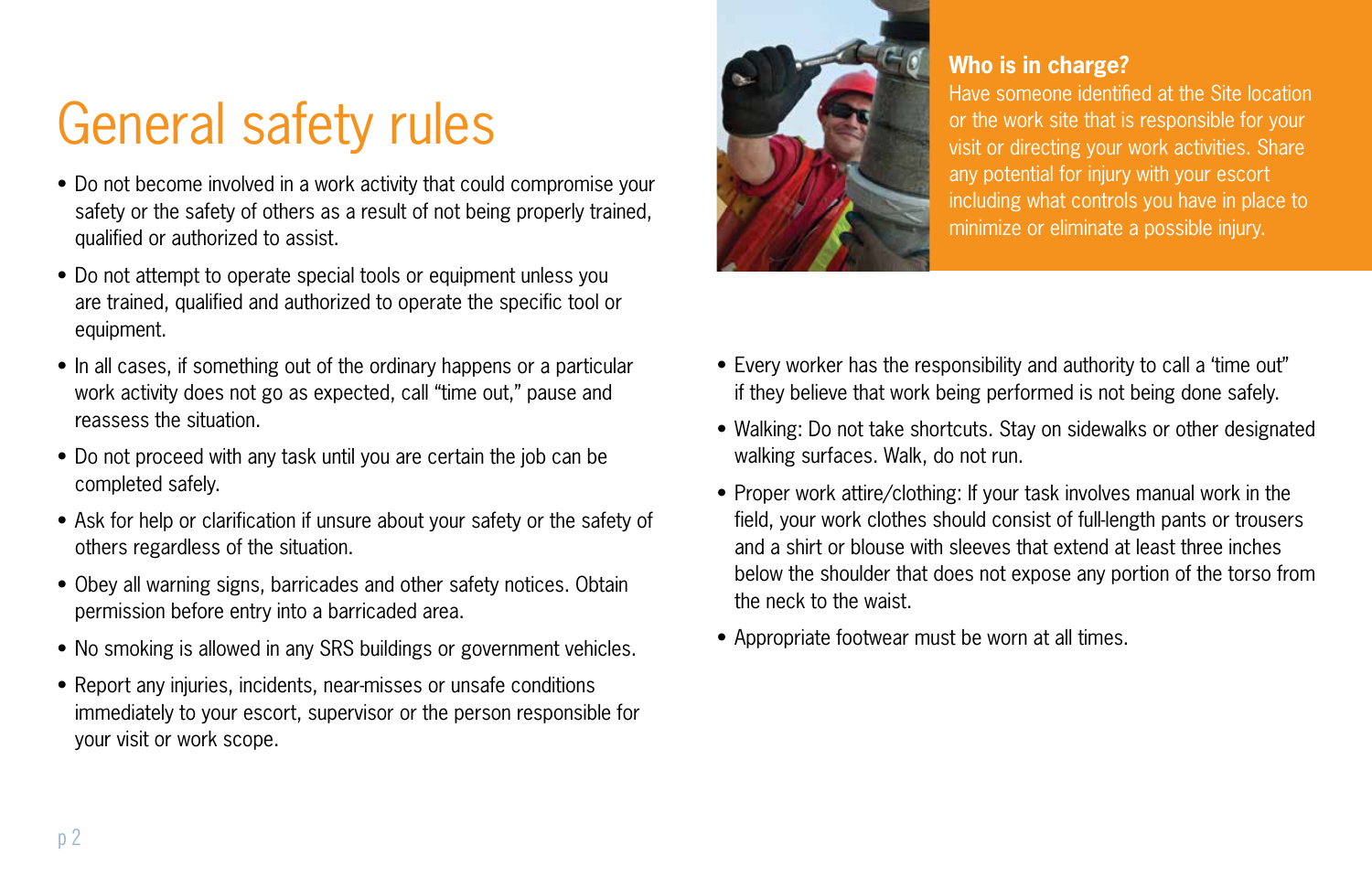

### Equipment and vehicles

#### **Equipment safety**

Be sure the equipment, material and tools you bring or use on the Site are in safe operable condition. Do not bring defective equipment on Site. Ask yourself if your equipment, materials and tools are in good working order and in a serviceable condition to be used safely for all work you will be doing. You may encounter heavy equipment in some areas of the Site.

#### **Heavy equipment operation**

Consider the following: Use caution and do not enter areas where heavy equipment is being operated unless you are authorized. No self-propelled equipment (backhoes, trackhoes, bulldozers, etc.) may be loaded or off loaded from trucks, trailers or similar equipment without first informing your host and requesting the appropriate checklist if required.

#### **Material trucks**

If the bed of your vehicle requires access by power equipment at loading docks, chock the wheels of your vehicle when you park. Never walk, work or place any part of your body under suspended loads. Stay a safe distance from moving equipment and material to avoid potential pinch or crush hazards. Never throw tie-down straps, buckles, chains or other material to the other side of your vehicle during loading or unloading operations unless someone stands clear and confirms it is safe to do so.

#### **Maintenance and service**

Do not perform maintenance, service or operate any heavy equipment unless you are qualified and authorized to do so.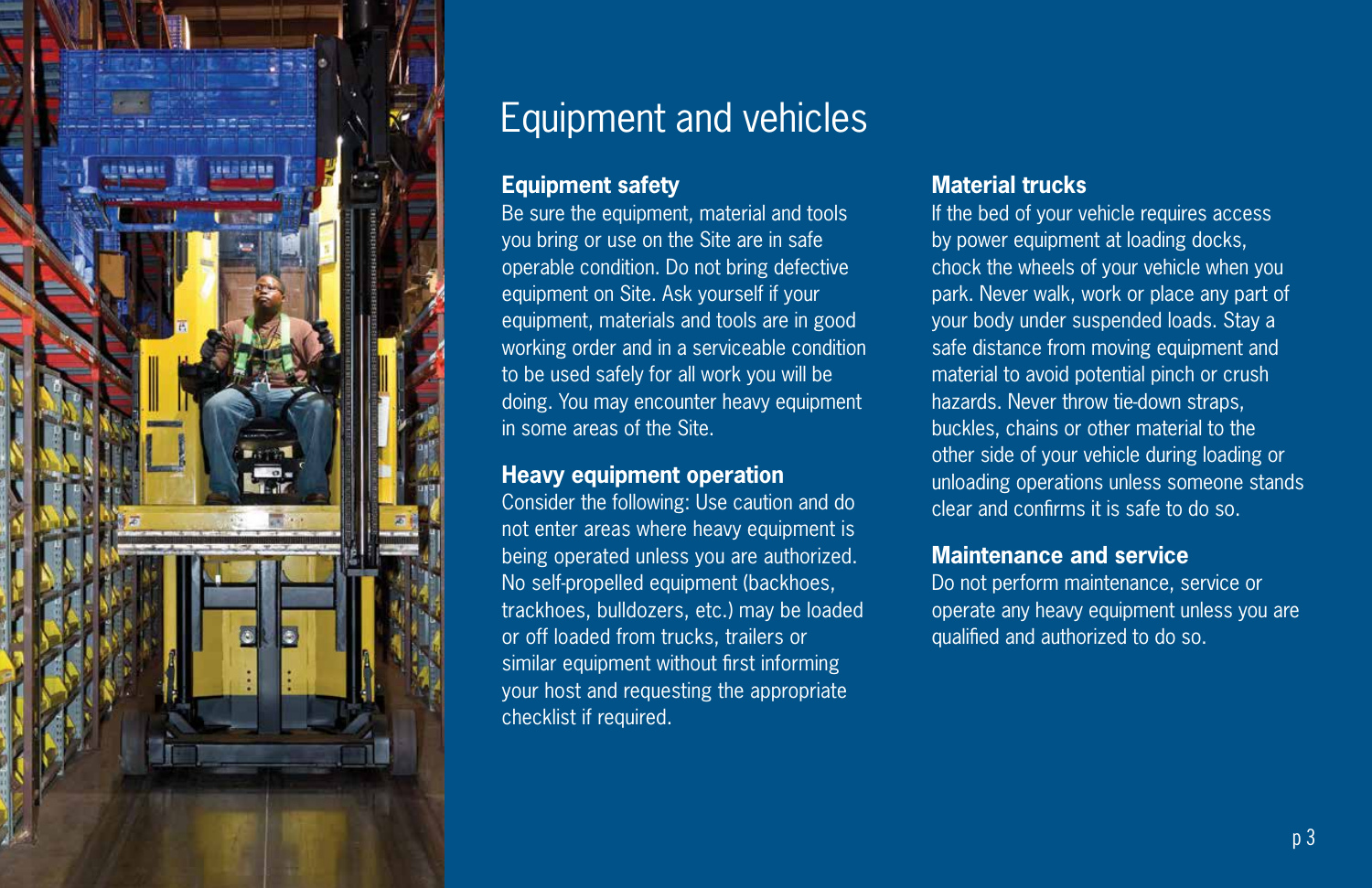### Personal Protective Equipment



Personal Protective Equipment (PPE) includes hard hats, gloves, hearing protection, safety glasses with side shields and proper foot protection. Other specialized PPE may be required where specific hazards or environmental conditions warrant additional protection. Hard hats and safety glasses with side shields are required in designated work areas and in other areas where posted.

With the exception of office and administration areas, safety shoes are required depending on the area accessed or the work you are performing.

Hearing protection is required in areas where the noise level exceeds 85 decibels in an eight-hour time period. Many areas are posted but if in doubt, ask.

Gloves should be used when appropriate to protect the hands and fingers depending on the work being performed.

If you do not have the necessary PPE, STOP and do not proceed until the proper PPE is secured and you have been briefed on its proper use.

Do not use defective or improperly fitting PPE for any task. Notify your host/escort immediately in the event of a problem. You are responsible for securing appropriate and serviceable PPE.

Always confirm up front with your supervisor or your host/escort what PPE is required for your work, activity or area you will be visiting. If you later have questions, stop work and re-confirm what is required.

### Driving rules and hand-held electronic devices

**Driving:** Obey all posted speed limits and traffic signs on all SRS roadways and parking lots. Remember, South Carolina laws apply. Adjust your driving for the weather such as fog, rain, reduced visibility, etc. If you become lost, stop where it is safe to do so and ask for directions or call 3-3911 from a Site phone or 803-725-1911 from a cell phone. Parking is only allowed in designated parking spaces.

**Hand-held electronic devices:** All hand-held electronic devices such as cell phones, personal digital assistants (PDAs), Blackberrys, PalmPilots, global positioning systems (GPSs) and pagers, as well as installed electronic devices requiring manual data input such as GPS devices, **may not be used while driving** vehicles that are personally owned, government owned, or government leased.

If you need to use one of these devices, pull off the road when it is safe to do so and shift the vehicle in "park" before using the device.

Use of "hands-free" devices such as Bluetooth phones may be used only at a minimum, in order to avoid distracted driving.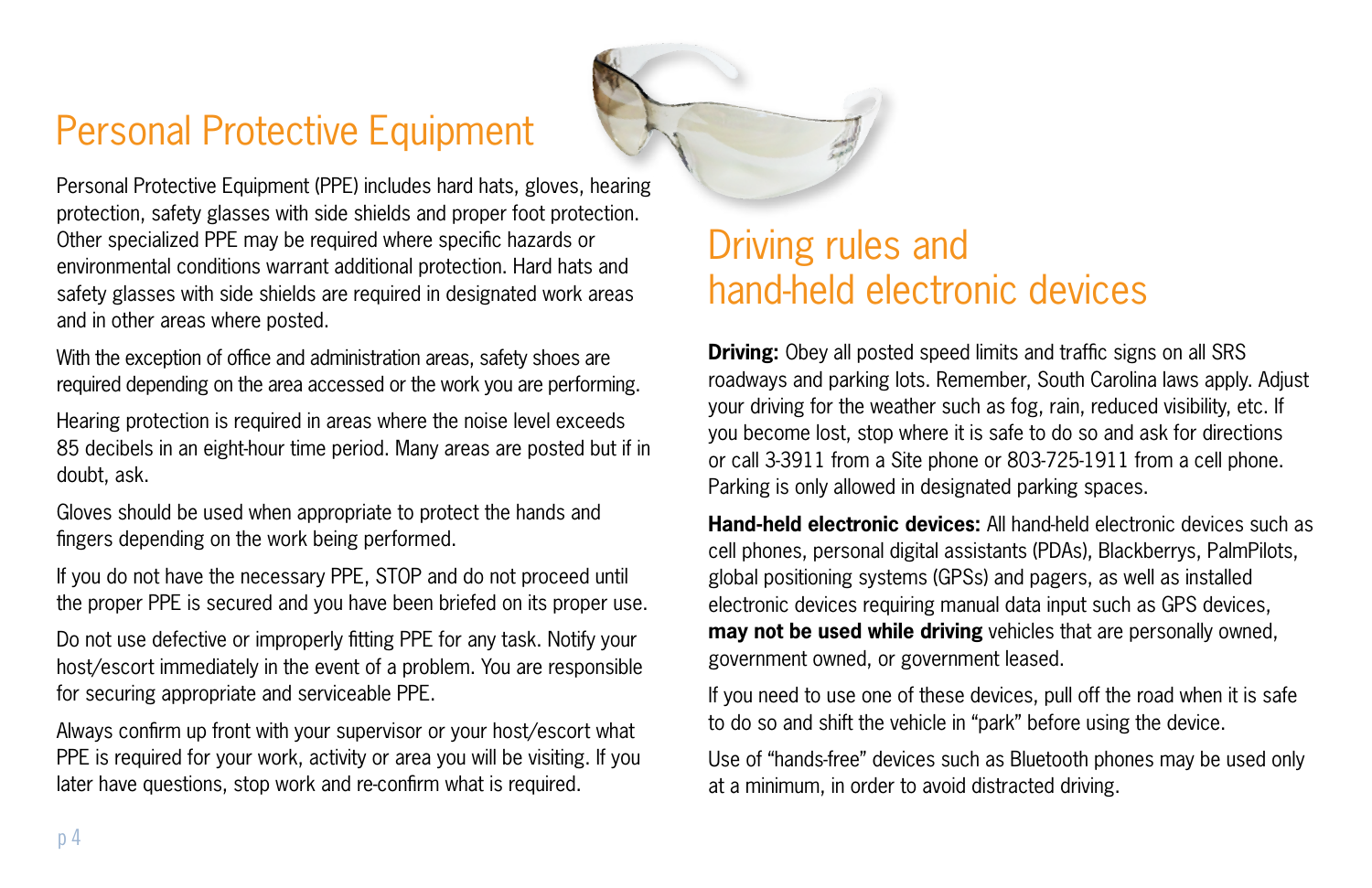

#### **Remote workers**

A remote worker is any worker within the SRS boundaries who is beyond range of an installed safety alarm system. This does not include persons in transit via Site roadways or workers performing assignments in routinely occupied buildings.

All remote workers are to maintain communications with a designated dispatcher via SRS two way radio or remote worker pager and cell phone. They are required to identify who they are, where they are working and duration (start/stop times) of their work.

Remote workers who do not have or are unsure of their designated dispatcher should call the Savannah River Site Operations Center (803-725-2255).

Remote workers who are found in violation of the requirements will be escorted from their work site.

Questions regarding remote worker procedures should be directed to your Site host/escort.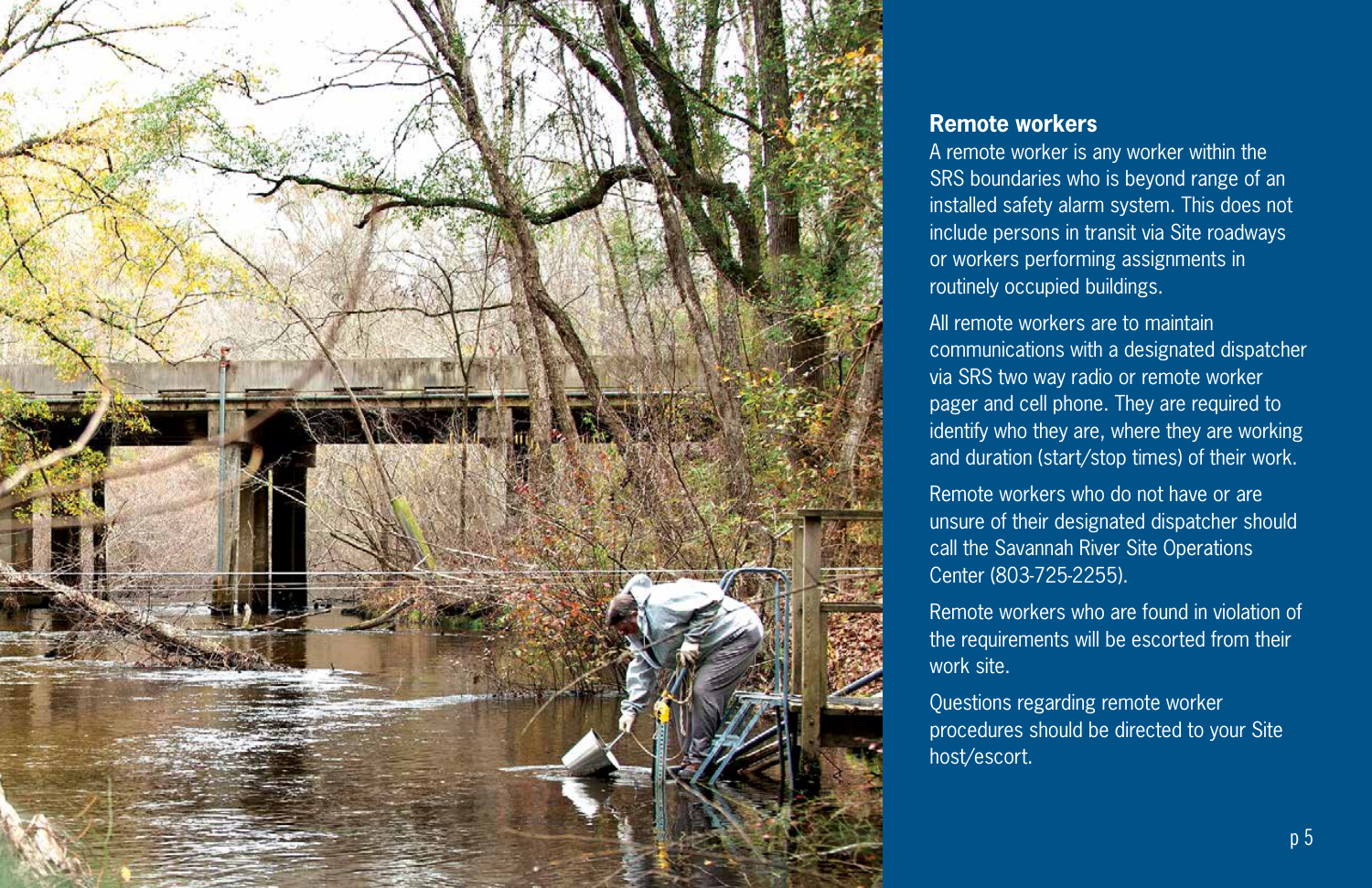## Radiological safety

SRS is a key Department of Energy industrial complex dedicated to the stewardship of the environment, the enduring nuclear weapons stockpile, and nuclear materials. In support of national defense and U.S. nuclear nonproliferation efforts, SRS processes and stores nuclear materials. The Site also develops and deploys technologies to improve the environment and treat nuclear and hazardous wastes left from the Cold War. Because we work so closely with nuclear materials, it is possible that an individual could be exposed to radiation or radioactive material. Strict controls are in place to minimize harmful exposures.

Although the primary mission at SRS is changing from one of production to one of waste management and environmental restoration, SRS policies for protecting employees, visitors, the general public and the environment have not changed. SRS policy is to maintain personnel radiation exposure to a level that is As Low As Reasonably Achievable (ALARA). Radiation exposure of the work force and the public is controlled so that radiation exposures are well below regulatory limits and that there is no radiation exposure without overall benefit.

SRS management is responsible for ensuring the overall safety of site workers and visitors. Some of your responsibilities during this visit include obeying all signs and postings; following the directions of your escort(s); and complying with all radiological and safety rules. Specific facilities may have additional or more stringent requirements based on current conditions. An additional briefing may be required that includes more information on applicable radiological protection procedures, applicable emergency signals and appropriate responses, and personnel to contact in case of a problem.

#### **Controlled Areas and Radiological Postings:**

SRS uses signs and specific barriers to control access to various radiological areas. All areas associated with radiological conditions at SRS are clearly identified.

The identification system includes signs and ropes with specific colors and symbols. Yellow and magenta coloring and/or the international radiation symbol are used to identify areas controlled for radiological purposes.

Visitors to SRS must be escorted at all times while within areas posted as a Controlled Area with the exception of those who have received General Employee Radiological Training.





Visitors are not allowed entry into radiological areas or **Radiological Buffer Areas** within the **Controlled Areas** without an escort. Additional entry requirements may apply, and it is the responsibility of your host/escort to understand these requirements and ensure you meet them.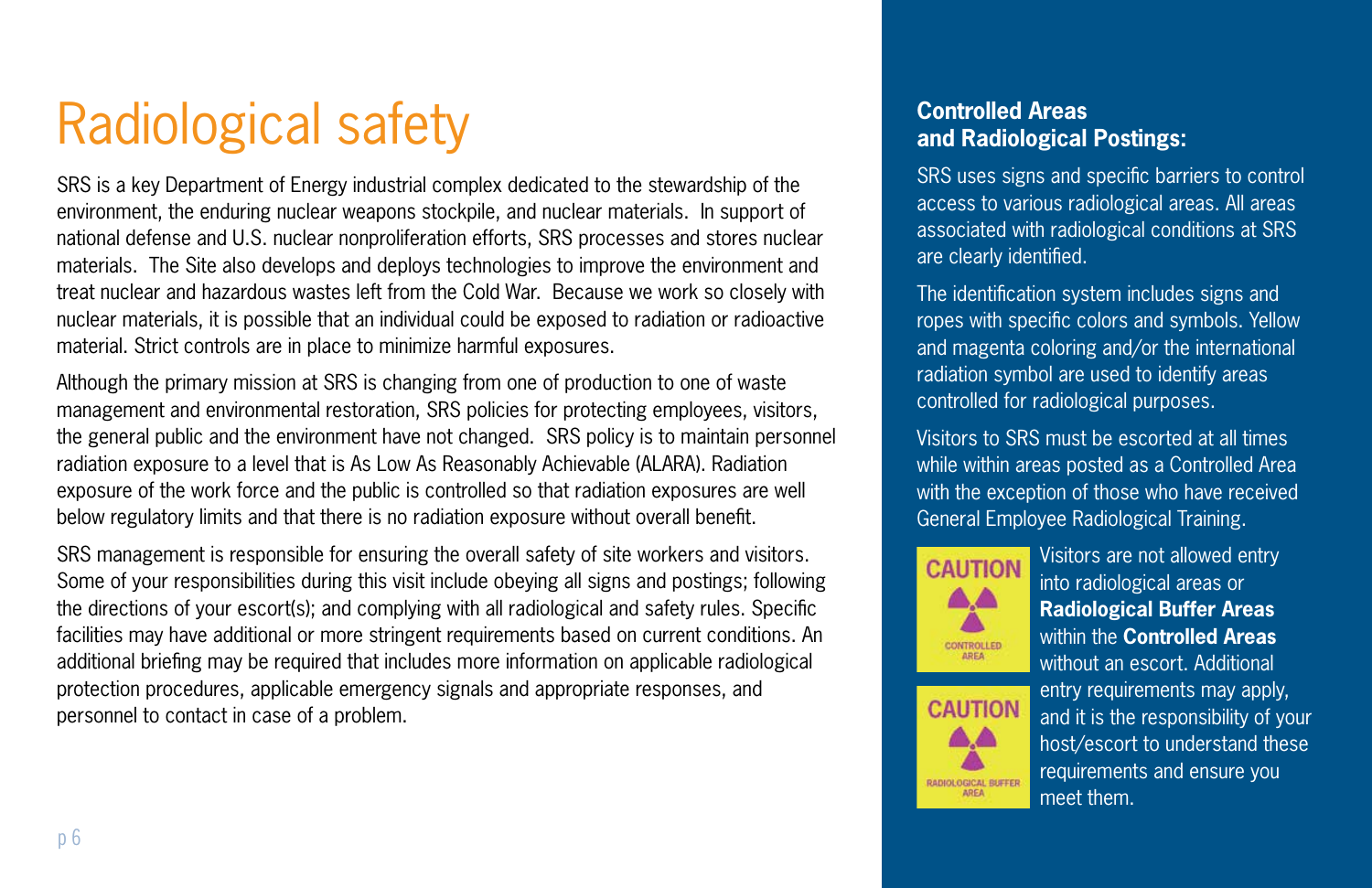**Personnel Dose Limits:** SRS has established a radiation dose limit of 100 millirem each year for visitors. This amount is less than the average annual dose that the general public receives from natural background sources and man-made sources of radiation. Natural background sources include cosmic rays, terrestrial sources (including radon) and sources within the human body. Man-made sources include medical x-rays, nuclear medicine and consumer products. The public receives an average of 620 millirem each year from these sources.

**Risk Considerations:** At the radiation dose limits established for visitors, the risks are very small, if any, and lower than the risks we accept as part of everyday living (e.g., driving a motor vehicle, smoking or working as a construction worker.) The natural cancer incidence rate makes it impossible to measure any potential risk of fatal cancers due to low-level radiation exposures.

According to the data furnished by the National Academy of Sciences, a single whole body dose of 10,000 millirem delivered to a large population of persons of all ages could result in an increased risk of fatal cancers of less than 1 percent. There have been no genetic effects clearly caused by radiation exposure observed in human populations. However, high radiation doses (much higher than you will encounter during your visit) have been associated with health effects in developing fetuses. If you are pregnant and would like more information, please notify your host/escort or contact the Radiological Protection Department.

**Training:** SRS has strict training requirements for personnel who routinely enter areas controlled for radiological purposes. Management identifies those personnel whose job assignments require access to these areas. Workers who routinely enter areas controlled for radiological purposes are known as Radiological Workers. Radiological Workers require special training on safety rules, procedures and techniques for minimizing their exposure to radiation and radioactive materials. During your visit, you may see postings at the entrance to Radiological Buffer Areas (RBA) which indicate that dosimetry, such as a Thermoluminescent Dosimeter

(TLD), and sign-in on a Radiological Work Permit (RWP) is required. These warnings may not apply to visitors who will only be on site for a brief period since the amount of dose received in the RBA would be too low to monitor. Facility Safety and Health Managers evaluate the issuance of individual dosimetry and RWP sign-in requirements for visitors on a caseby-case basis. Should you need to be monitored for radiation exposure, you must complete OSR 5-145, Personal Occupational Radiation Dose History, to report any dose you have received during the current year and to provide the information needed to report exposure results back to you.

#### **In the event you are issued dosimetry:**



- Wear the TLD in the chest area with the window facing out
- You are responsible for controlling the TLD from exposure to radiation when not worn
- Do not allow it to pass through x-ray machines
- Report any such exposure and any damage to the TLD to your escort and the Facility RP Office

Ensure you return the TLD to your escort before leaving SRS. Exposure reports are normally mailed around the middle of the month following your visit. If you need dose information before or after that date, you may obtain your dose by sending a request to Dosimetry Records, Building 735-B, Savannah River Site, Aiken, SC 29808.

If you have had a medical treatment in the last 30 days that involved radioisotopes, inform your escort and the Facility RP Office prior to entering any area controlled for radiological purposes as this could interfere with your ability to be monitored for radioactive material.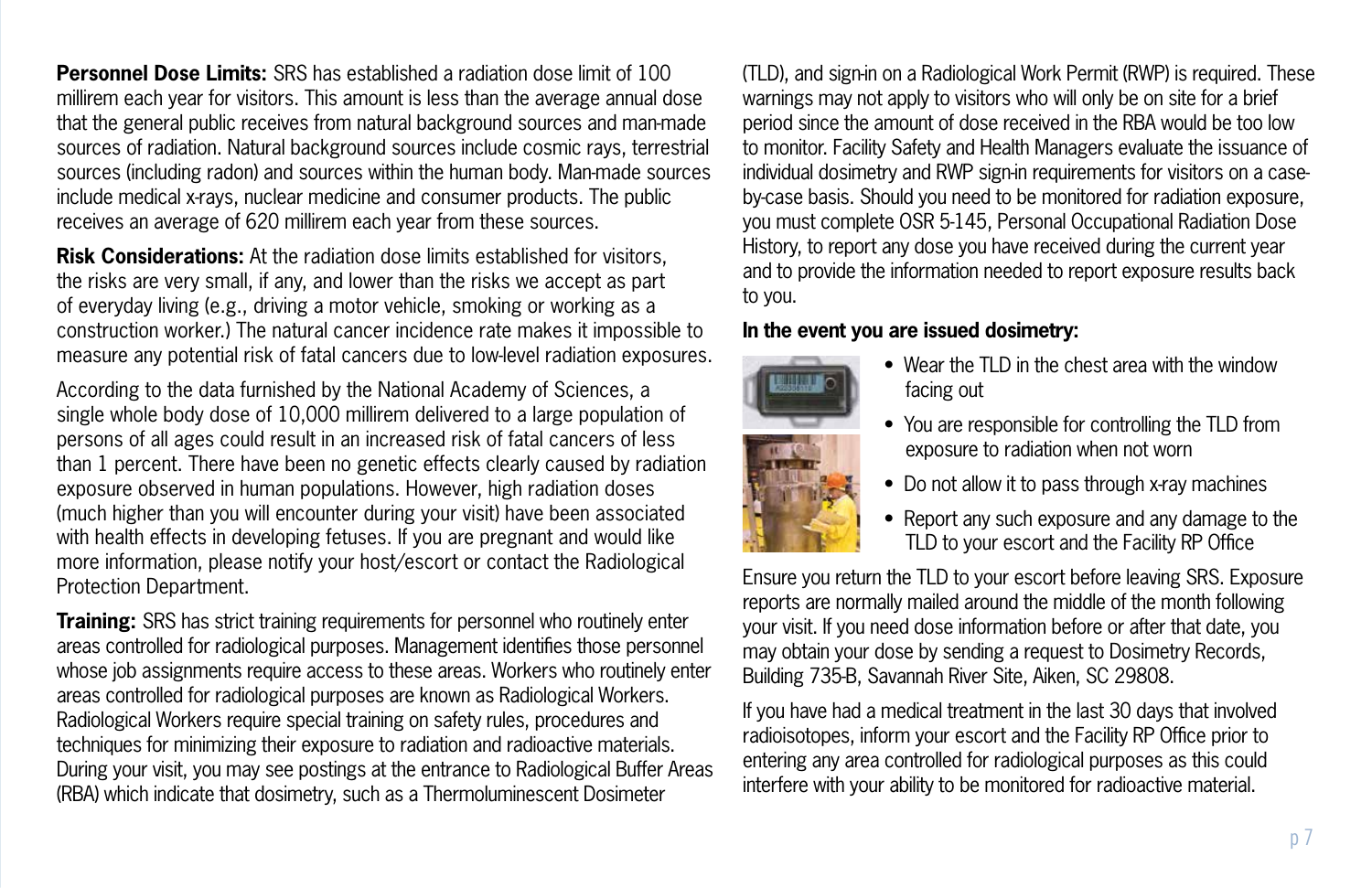# SRS Security

To protect workers and government property, SRS maintains a high level of security. At SRS, you will encounter Security Police Officers of WSI, Savannah River Site (WSI-SRS) in numerous locations. Understanding our security practices will help your visit go smoothly.

**Identification for Badging:** All visitors must be badged through SRS Visitor Control, located in Building 703-46A. Two forms of identification must be presented before the badge can be issued. Photo identification in the form of a driver's license or state or federally-issued ID is mandatory; the other form should contain your legal name (e.g., Social Security card, passport, birth certificate, voters registration, etc.). Examples of IDs that are not accepted include credit cards, insurance cards and fishing licenses.

**Escorts:** Visitors must be accompanied at all times by an escort with an appropriate security badge when entering a security area. Please stay with your escort at all times. Visitors are not required to be escorted on the general Site Property Protection Area (PPA). Your escort will identify these areas if applicable.

**Site Access:** Visitors bringing a vehicle on SRS property must have in their possession a valid driver's license, proof of vehicle insurance and proof of registration.

**Scope of Authority:** A security violation is a deliberate act involving serious crimes such as espionage, sabotage or theft of government property. Any person convicted of a security violation is subject to federal penalty or punishment. Security Police Officers have the authority to carry firearms and to make warrantless arrests for certain federal crimes. They also have the same legal authority as any other South Carolina law enforcement authority. Visitors to SRS who encounter security problems must advise their SRS host/escort.

#### **Prohibited Items**

Some items are not allowed inside the SRS boundary including firearms (including toy or simulated guns) and ammunition, alcoholic beverages, explosive materials, hand-held weapons, unmanned aerial systems (UAS), illegal drugs and items prohibited by state and federal law.

Other items that are not allowed in security areas (Limited Areas and higher) include copying devices, electronic recording devices, cameras and undeveloped film and knives with blades over three inches long.

Requests to bring personally owned or vendor owned electronic equipment on Site must be approved by Computer and Information Security prior to arrival (CPC 17, Special Hardware/ Software Authorization, OSR 10-296) and are subject to restrictions. Cellular phones are allowed on the general Site and in PPAs with some restrictions.

#### **Inspections**

Visitors' vehicles will be inspected at the Site barricade by Security Police Officers and K-9 teams. When you enter Site personnel control points, the officers must touch your badge to confirm your identification. Also, they may inspect any of your hand-carried items, such as purses or briefcases.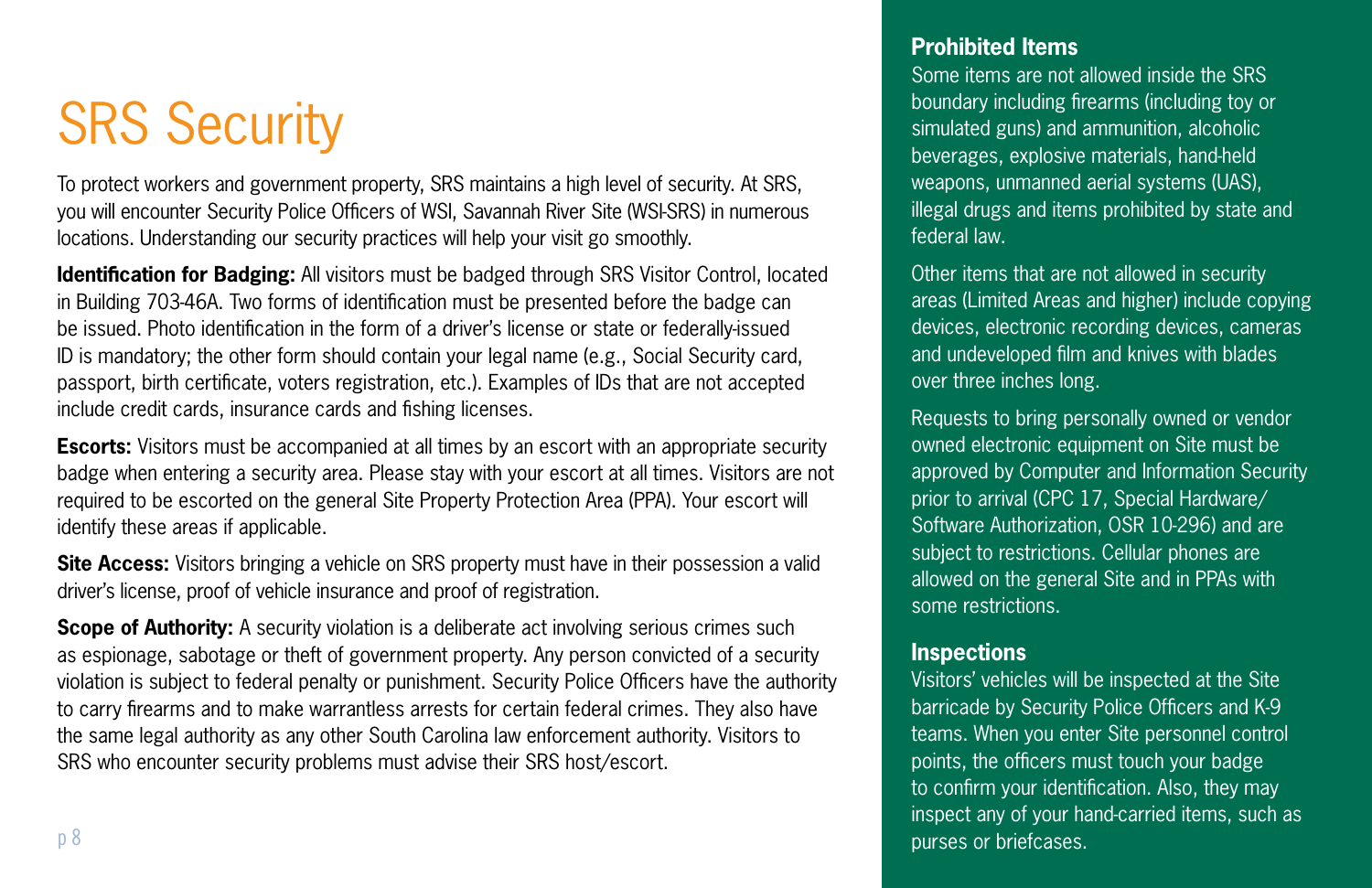





National Security | Clean Energy | Environmental Stewardship

Thank you for your attention to our "point of entry" safety and security briefing. With your help, the Savannah River Site will continue to be an injury-free and accident-free workplace.